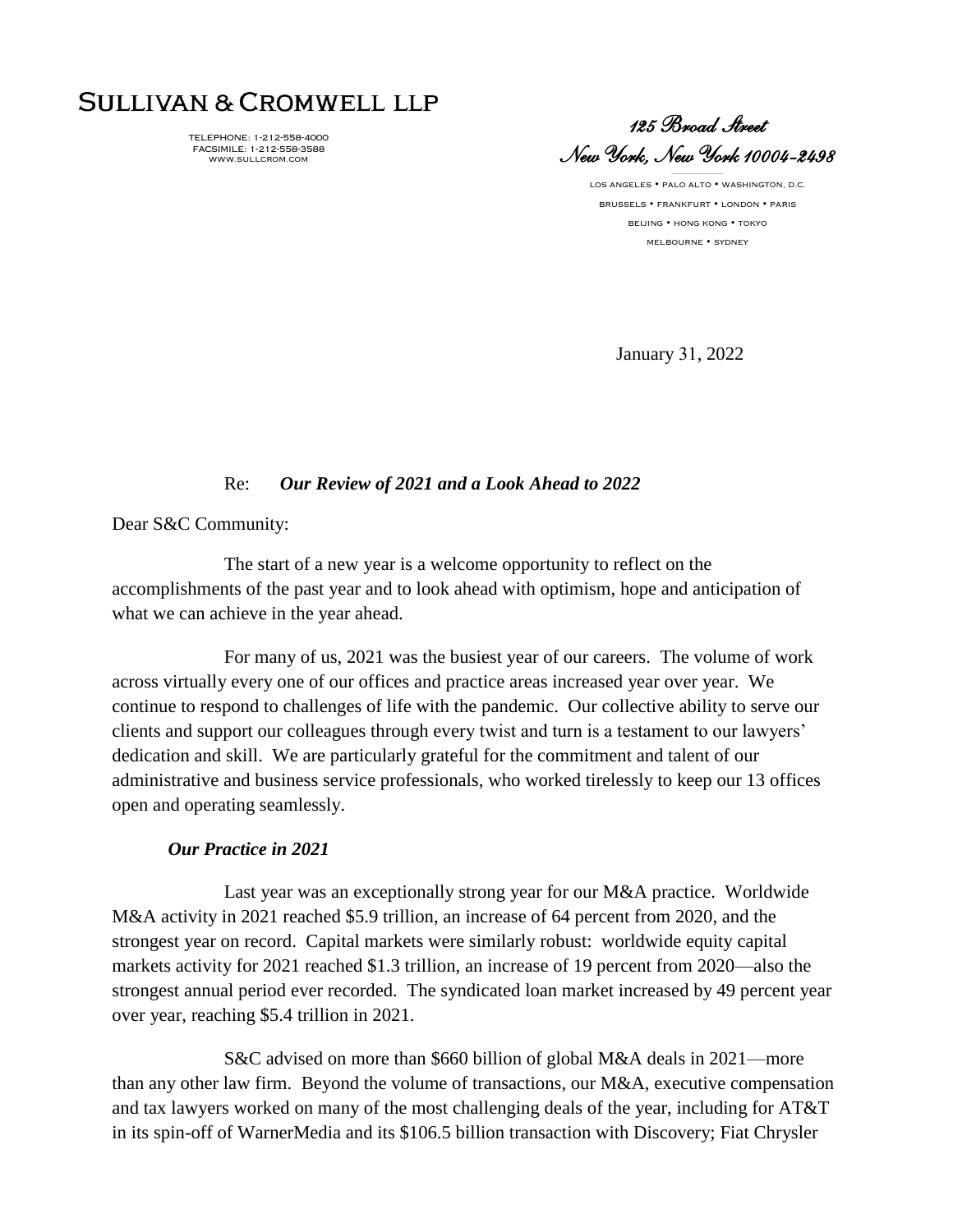Automobiles in its \$60 billion merger with Peugeot to create Stellantis; Canadian Pacific in its \$31 billion acquisition of Kansas City Southern; Deutsche Wohnen in its €19 billion combination with Vonovia; Tiffany & Co. in its \$16 billion acquisition by LVMH; Baxter in its \$12.4 billion acquisition of Hillrom; MUFG in the \$8 billion sale of its U.S. core regional banking franchise to U.S. Bancorp; Suez in its response to Veolia's tender offer and then the divestment of approximately  $\epsilon$ 7 billion of assets to create the new Suez; M&T Bank in its \$7.6 billion acquisition of People's United Financial; and Sumitomo Metal Mining Co. and Sumitomo Corp. in their \$1.55 billion sale of Sierra Gorda. We also represented financial advisers in nearly 70 M&A deals—38 percent more than in 2020, representing \$300 billion in deal value.

We handled some of the most challenging capital markets transactions around the globe, including representing XPeng in its Hong Kong IPO and U.S. offering; AUTO1 in its Frankfurt IPO (Germany's first IPO of the year and one of the largest German offerings of the past two decades); the underwriters in the Australian IPO by 29Metals (at the time, the largest Australian IPO of a mining company in more than a decade); the underwriters in the U.S. IPOs by CLEAR and Toast; SoftBank in a series of transactions to monetize further its stake in T-Mobile U.S., a share swap with Deutsche Telekom and monetization of its stake in Alibaba; Enbridge in its bond offerings, including its inaugural sustainability-linked bonds (the first by a North American pipeline company) and SOFR-linked bonds (the first by a non-financial issuer); the underwriters for Goldman Sachs in its bond offerings, including its inaugural sustainability bond; the underwriters for Alibaba in its inaugural sustainability bond; and Stellantis in its bond offerings, including its debut U.S. bond offering following the FCA/Peugeot merger.

We advised on a number of SPAC merger transactions, including Better Mortgage in its merger with Aurora Acquisition Corp. and related PIPE by SoftBank; Ermenegildo Zegna Group in its combination with Investindustrial Acquisition Corp. and PIPE offerings; Hyzon Motors in its combination with Decarbonization Plus Acquisition Corporation and related PIPE; TS Innovation Acquisitions Corp. in its IPO and Nasdaq listing and its merger with proptech company Latch and related PIPE; and 468 SPAC I in its Frankfurt Stock Exchange listing via a private placement, and combination with Boxine. We also advised Pershing Square in its transaction with Vivendi to facilitate the €35 billion spin-off and listing of Universal Music Group (UMG).

Our financing lawyers were integral in helping our clients secure the liquidity to execute strategic transactions. This included notable credit and leveraged financings for Adient, Ares Management, AT&T, Baxter, Canadian Pacific, Canyon Capital, Carlyle, Cheniere, Northwestern Mutual, Oaktree Capital, Rent-A-Center, Sempra Infrastructure and several financial institutions. On the projects side, we continued to assist longtime and newer clients,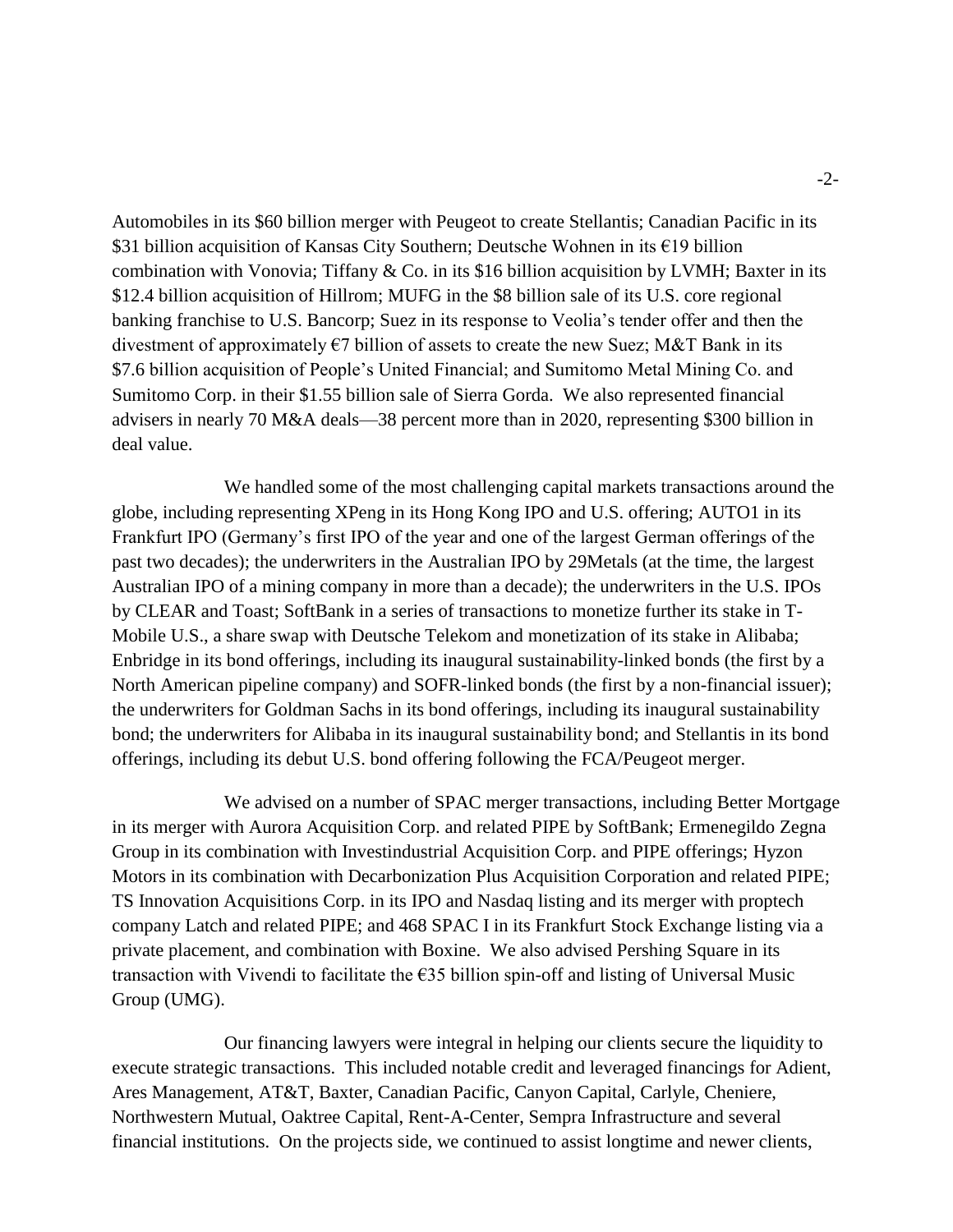including Ambatovy Minerals and its owners in their third senior debt restructuring for their \$8 billion nickel and cobalt mine in Madagascar, and Arroyo Energy in the refinancing of wind and solar projects in Chile.

Following a banner year in 2020, our restructuring lawyers continued to work on challenging engagements in 2021. These include three public company mega cases, serving as lead counsel for California Resources Corporation, Garrett Motion and LSC Communications. The group also commenced a groundbreaking Chapter 11 case for Kumtor Gold Company in response to the Kyrgyz Republic's illegal seizure of a large gold mine. The group further restructured other debtor clients out-of-court; assisted with the structuring of rescue loans; helped clients complete strategic acquisitions in Chapter 11; continued its representation of the U.S. recognized Government of Venezuela on restructuring matters; and represented the Government of Belize in its landmark sovereign debt restructuring involving a debt-for-nature swap.

It is difficult to imagine a more challenging environment for our Litigation Group than representing clients during the pandemic. Our teams adapted our state-of-the-art technology and used our Vince DiBlasi mock courtroom to keep cases moving when most courthouses were physically closed. Our litigators continued to deliver successful results in cases with massive financial and reputational stakes for our clients. We continue to be a firm of choice for companies facing existential crises, including serving for the past five years as National Coordinating Counsel for Volkswagen in navigating the multitude of civil litigations and regulatory investigations arising from its diesel emissions crisis. This representation has applied many of the lessons that we learned in advising our financial institutions clients in the wake of the financial crisis, including the importance of trying to achieve "global" resolutions in a crisis. We believe that our "generalist" model of lawyering allows us to serve our clients more holistically and nimbly in a crisis than the "specialist" model followed by many law firms.

Litigation work of particular note in 2021 included: defeating General Motors' RICO claims against Fiat Chrysler in federal and state court; helping Goldman Sachs secure an important win in the U.S. Supreme Court that will make it easier for defendants to challenge class certification in securities class actions and narrowing substantially the scope of its gender class action; working with Tiffany  $&$  Co. to defend successfully the agreement our M $&A$ colleagues negotiated to save the biggest luxury retail deal of the past decade; keeping the syndicated loans industry intact for J.P. Morgan; securing a ruling in favor of Modelo in its intellectual property litigation; conducting an internal investigation for Major League Soccer into workplace culture at Real Salt Lake; securing a dismissal of claims against medical device company Abiomed, its CEO and CFO; securing a precedential ruling from the Ninth Circuit for Volkswagen on the *Affiliated Ute* presumption of reliance; representing Allianz in litigation filed by investors in Structured Alpha investment funds; and continuing to represent UBS in its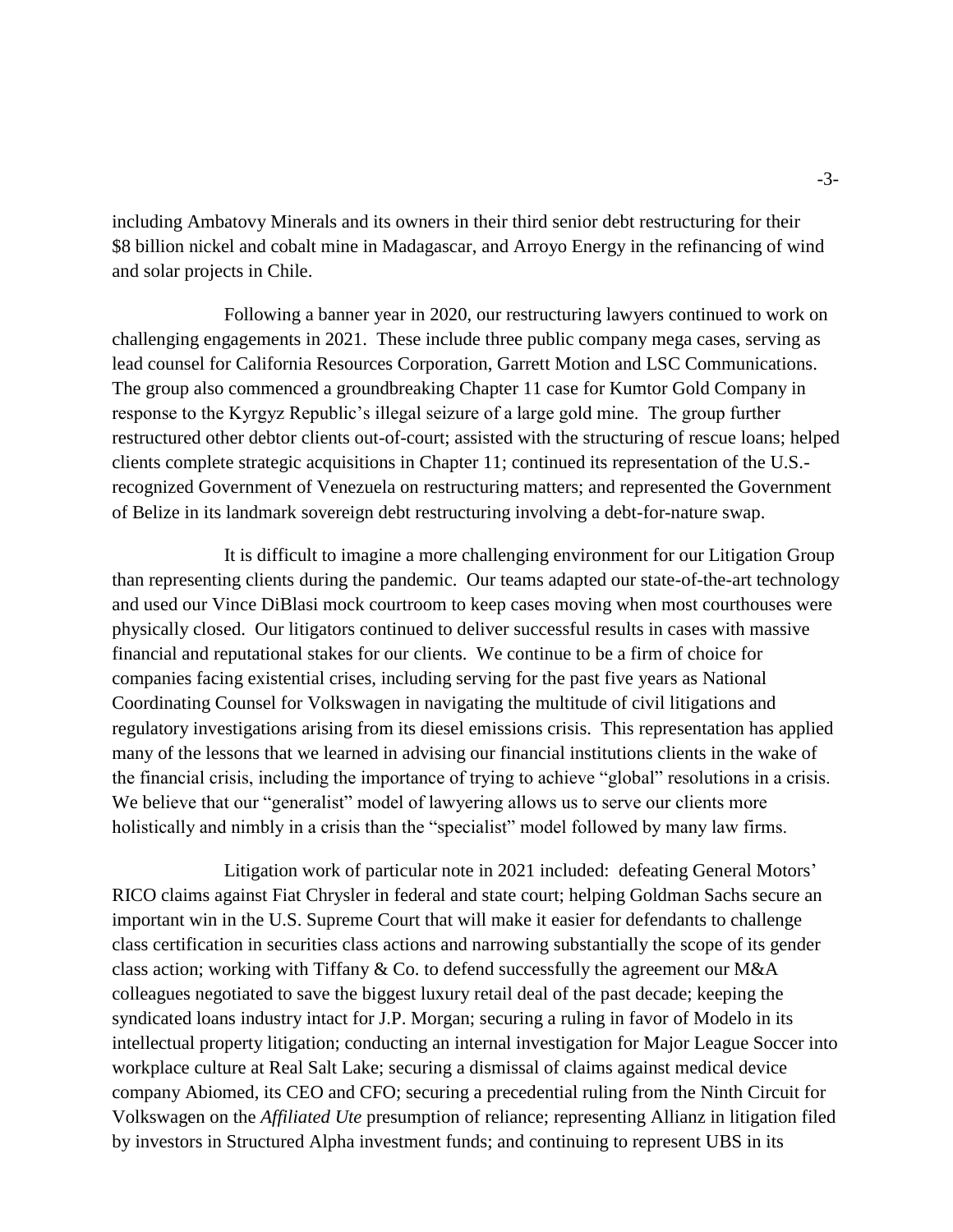FIRREA case with the U.S. Department of Justice. We also helped our client Ocado Group win a pivotal trial victory in its patent dispute with AutoStore before the U.S. International Trade Commission. We expect IP litigation to be a growing part of our practice in the years ahead.

In the Tax Group, we were pleased to announce the appointment of Davis Wang and Isaac Wheeler as co-managing partners. Our tax lawyers played an integral role in helping our clients to complete their transactions last year, including for AT&T in its WarnerMedia/Discovery and DIRECTV/TPG Capital transactions; AB InBev in the sale of a stake in its container production plants to a consortium of institutional investors; Canadian Pacific in its battle for Kansas City Southern; and Garrett Motion on tax issues in connection with its Chapter 11 restructuring.

Our Estates & Personal lawyers worked with prominent family offices and individual clients, many of whom control major industrial, technological and financial groups in the U.S. and worldwide. This work was not limited to advising on tax, estate and family business succession planning, but also included working with the lawyers in our other practice groups to represent these clients on major M&A, capital markets, financing and litigation matters involving their business and personal interests.

We are also very proud of the Firm's continued commitment to service through pro bono representations. Our notable matters included securing the release from prison of Tanisha Davis, a survivor of extreme domestic abuse and one of the first women to be resentenced and released under the Domestic Violence Survivors Justice Act (DVSJA); materially reducing the sentence of Nicole Addimando in the first appellate court ruling interpreting the DVSJA; working with the nonprofit Immigration Equality to fight successfully for the rights to U.S. citizenship for children of married same-sex couples; working with the National Homelessness Law Center to track and collect COVID-related policies and practices across the country into an online database for stakeholders, advocates and community members that provide support services to homeless populations; and obtaining a ruling to enforce COVIDrelated protections for over 3,500 individuals incarcerated in the Broward County, Florida jail system. We continue to serve as counsel to the New York State Permanent Commission on Access to Justice, which has expanded access to civil legal services for low-income New Yorkers.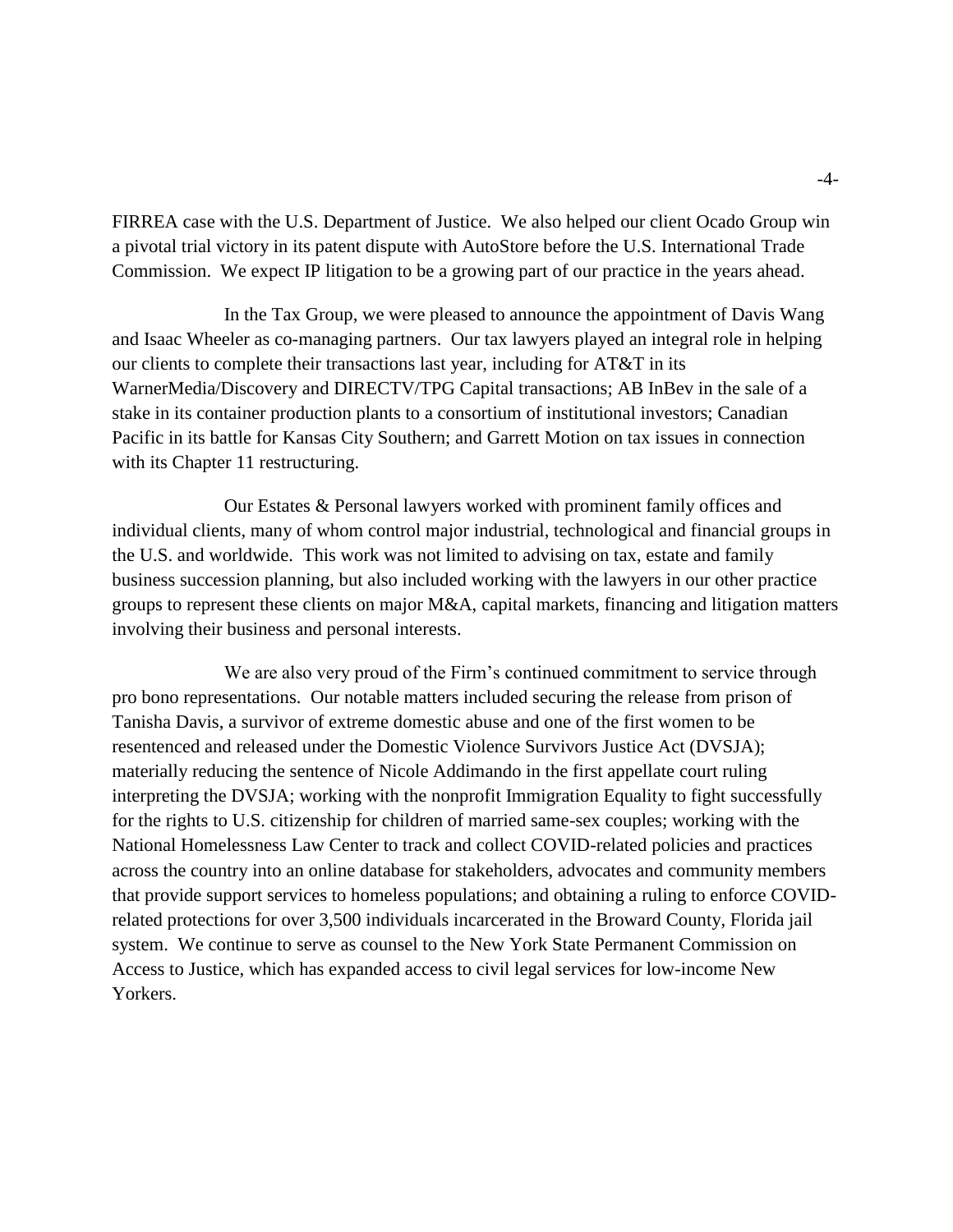#### *The Year Ahead*

As we look ahead to 2022, significant industry developments continue to impact our clients' businesses and our strategies to help them achieve their objectives.

Financial services remains a core area of our practice. Since the financial crisis, many non-U.S. banks have sought to exit the U.S. retail market, and we have helped a number of our clients respond to this trend, including BNP Paribas in its \$16.3 billion pending sale of its Bank of the West business—the largest bank M&A deal of the year. Technology and mobile banking are becoming increasingly important, as is the role of non-traditional financial services companies and payment processors that sit outside the regulated banking system. Last year, we advised, among others, FTX US in its acquisition of Ledger Holdings Inc., the parent company of a CFTC-regulated digital currency futures and options exchange and clearinghouse. Financial services companies recognize the need to invest to achieve scale. These factors have resulted in strong levels of banking M&A over the past couple of years, as companies focus on strategically transformative growth transactions or strategic realignments of their businesses. A number of key and systemic regulatory developments remain pending: the modernization of the Community Reinvestment Act; final capital rules under Basel III; and a regulatory framework surrounding cryptocurrency.

The pace of growth of the technology sector continues to be exceptional, with venture capital investments surpassing all-time records in 2021. Technology is increasingly integrated with other industries as everything from banking and payment systems to doctor visits and healthcare to agriculture and transportation becomes more digitized. With increasing digitization come massive volumes of sensitive personal data being collected, stored and used (and at the risk of being stolen or misused). Data privacy and security are now top of mind for most companies both in how they operate their business and in how they interact with others, including their law firms. Supranational, national and state governments also recognize this concern, with many enacting broad and at times vague data protection regulations.

Our technology clients are facing the risk of heightened antitrust and competition scrutiny. In addition, they are increasingly subject to foreign investment regimes worldwide, which have become more stringent in their review of transactions involving technology and data on the grounds of national security concerns. Intellectual property-related investments and litigations will continue to be important in this sector. Technology companies also are deeply focused on promoting strong environmental, social and governance (ESG) priorities. Recognizing the importance of the technology sector, we are expanding our presence in northern California.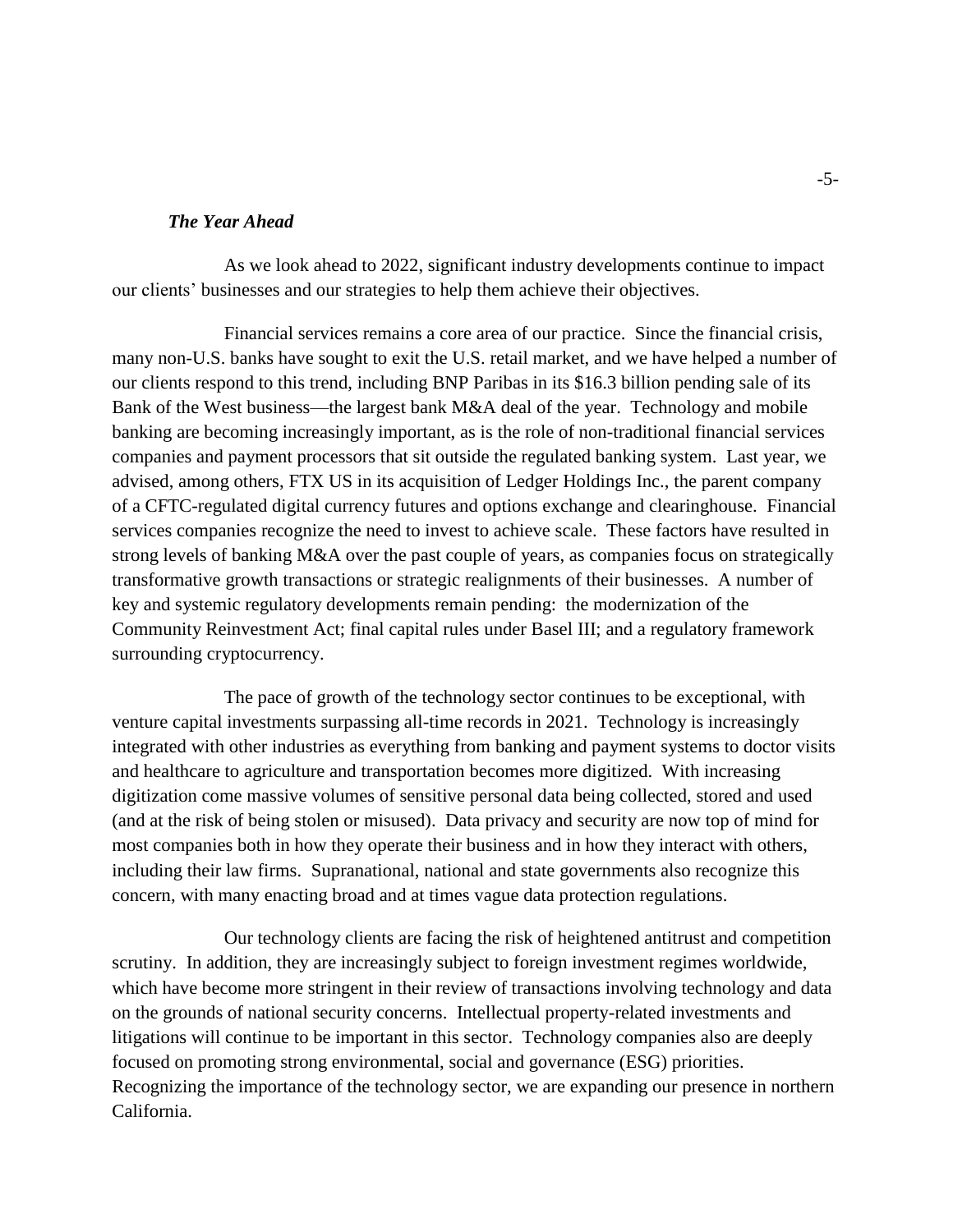Healthcare and life sciences companies are being impacted by evolving demographics, advancements in technology and rising consumerism. There are several notable developments that are the driving forces of these changes: a growing and aging population; increasing utilization of telehealth, virtual care or remote medicine, along with an industry shift toward a consumer-centric healthcare system; innovation in technology, artificial intelligence and predictive technology; advancements in genomics and gene editing; and the verticalization and integration of healthcare. We are well suited to helping our clients execute strategic M&A or financings in this dynamic sector. We also can offer our clients integrated intellectual property and antitrust advice. In addition to our work for Baxter on its Hillrom deal, notable examples of our healthcare and life sciences work last year include advising UnitedHealth Group in Optum's \$13 billion pending acquisition of Change Healthcare; Thimble Point Acquisition Corp. in its \$1.6 billion combination with Pear Therapeutics; and Amgen in its \$1.9 billion acquisition of Five Prime Therapeutics.

We expect that the consumer and retail sector will continue to evolve as we emerge from the pandemic. Many consumer goods companies are focusing on M&A to acquire brands or divestitures to shed underperforming brands. Many retail companies continue to be under intense financial pressure, particularly those with significant investments in physical retail space. Companies are assessing investment priorities across a wide spectrum of areas: digital acceleration; supply chain resiliency; health and safety; and cost structure realignment. Traditional private equity players continue to express interest in doing take-private deals in the retail space. As the lines blur between consumer and retail, technology, banking and healthcare, there will be increasing opportunities for cross-collaboration among our practice areas. We expect the areas of intellectual property, antitrust, and cybersecurity and data privacy to become even more important to consumer and retail transactions.

Our sports practice continued to grow in 2021. Our litigators secured a significant win persuading a federal judge to reject an emergency motion attempting to force Major League Baseball to move the All-Star Game from Denver back to Atlanta. We also advised on the sale of the Major League Soccer team Inter Miami CF and are representing DraftKings in its \$1.56 billion pending acquisition of Golden Nugget Online Gaming and related commercial agreement with Fertitta Entertainment, and its \$1.1 billion offering of convertible notes. We also helped the New York Knicks and the New York Rangers complete refinancings of their credit facilities.

ESG investing, shareholder engagement and sustainable finance have been growing for the past decade. While not necessarily new in Europe, the topic gained significant momentum in the U.S. business community over the last two years, and we expect this focus to increase. There are a number of ways that we help our clients navigate the myriad of ESG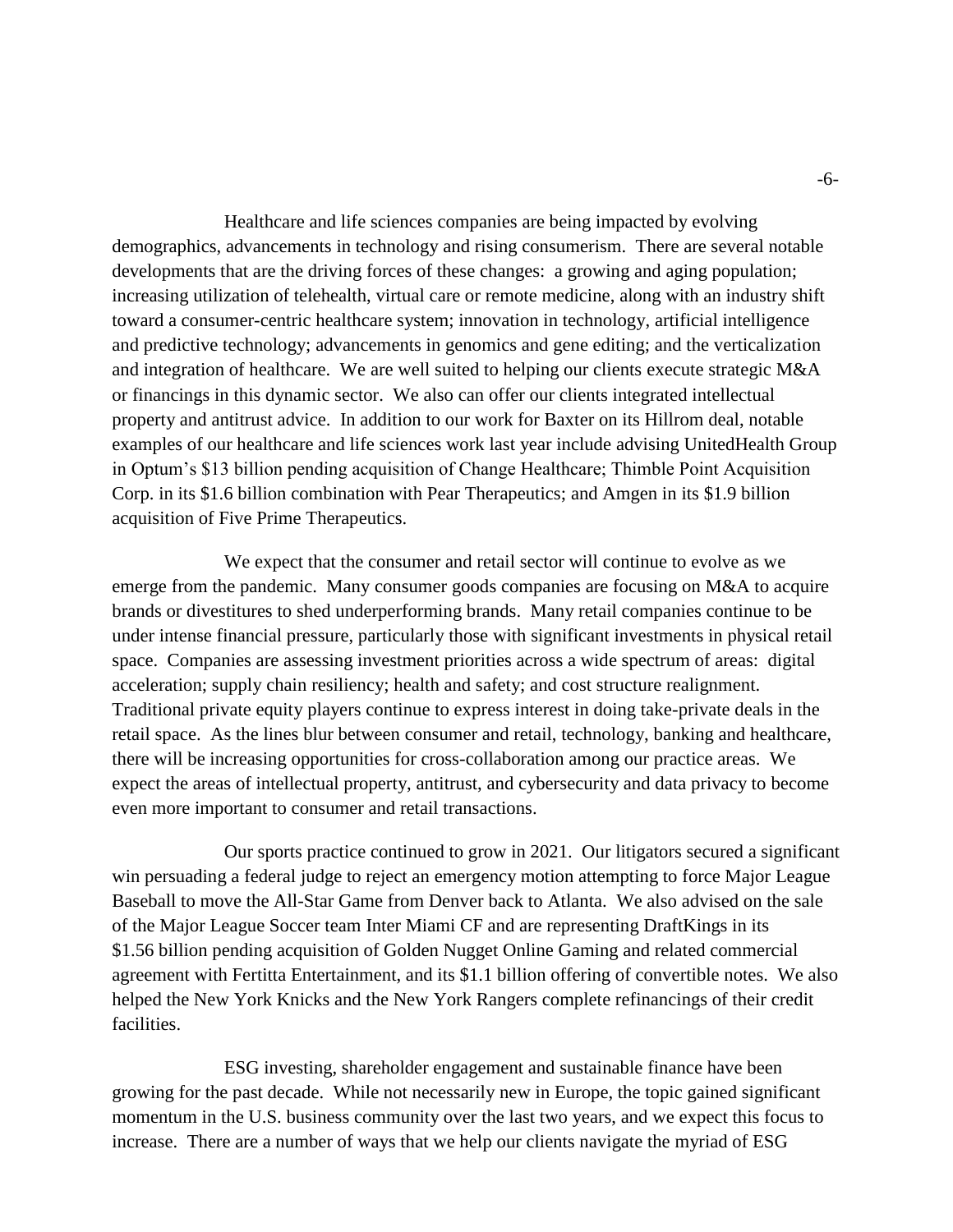touchpoints that they face: advising boards and management; reporting and disclosure; investor engagement; M&A; green financing for infrastructure, energy and natural resources; sustainability-linked financing; clean technology and renewable energy; environmental risk management; litigation; and employment-related advice. Unlike other law firms that have created formal ESG practices, our capabilities in this area are integrated within each of our core practices, and we believe this is one factor that differentiates the high level of service we can offer to our clients.

The energy and natural resources sectors are at a pivotal moment as governments and companies recognize the need for cleaner and more sustainable energy consumption. There is a substantial amount of capital and resources required to achieve this transition. S&C is well positioned to help clients consider investments, divestitures and financings that meet their energy transition goals. The energy transition does not affect energy companies exclusively: automakers and industrials are investing in hydrogen technology and electric vehicle (EV) production to reduce emissions; mining companies are extracting vast amounts of lithium, cobalt and copper to meet the growing demand for battery and other transition metals; and financial institutions and corporates are entering into renewable power purchase agreements to increase the share of their energy sourced from renewables. Traditional oil and gas majors in Europe and the U.S. are making significant investments in new energies. We are currently working with an oil and gas supermajor on an investment in a clean energy storage project designed to store excess solar and wind energy. We are also working with one of the largest global automobile manufacturers and its subsidiary, the operator of an EV charging network, in connection with the expansion of its EV operations in North America.

We continue to help companies and their senior executives navigate the increasingly complex web of securities- and commodities-related investigations and enforcement regimes. We are well placed to help our clients in actions by the SEC, CFTC, FINRA, the National Futures Association and other federal, state and non-U.S. regulators and self-regulatory agencies involving alleged accounting and disclosure issues, insider trading, market manipulation, spoofing, the FCPA and issues related to digital assets. In particular, our clients benefit from the expertise of our many lawyers who have held senior positions in government, and the transactional, advisory, litigation and enforcement expertise that we bring to bear for each matter. We anticipate a more heightened enforcement environment in 2022, and we expect the Firm to secure our share of the most challenging assignments.

#### *Our People*

The strength of our Firm is only as strong as our people. We welcomed new leaders to some of our practices and offices: Melissa Sawyer is now Global Head of M&A; Pat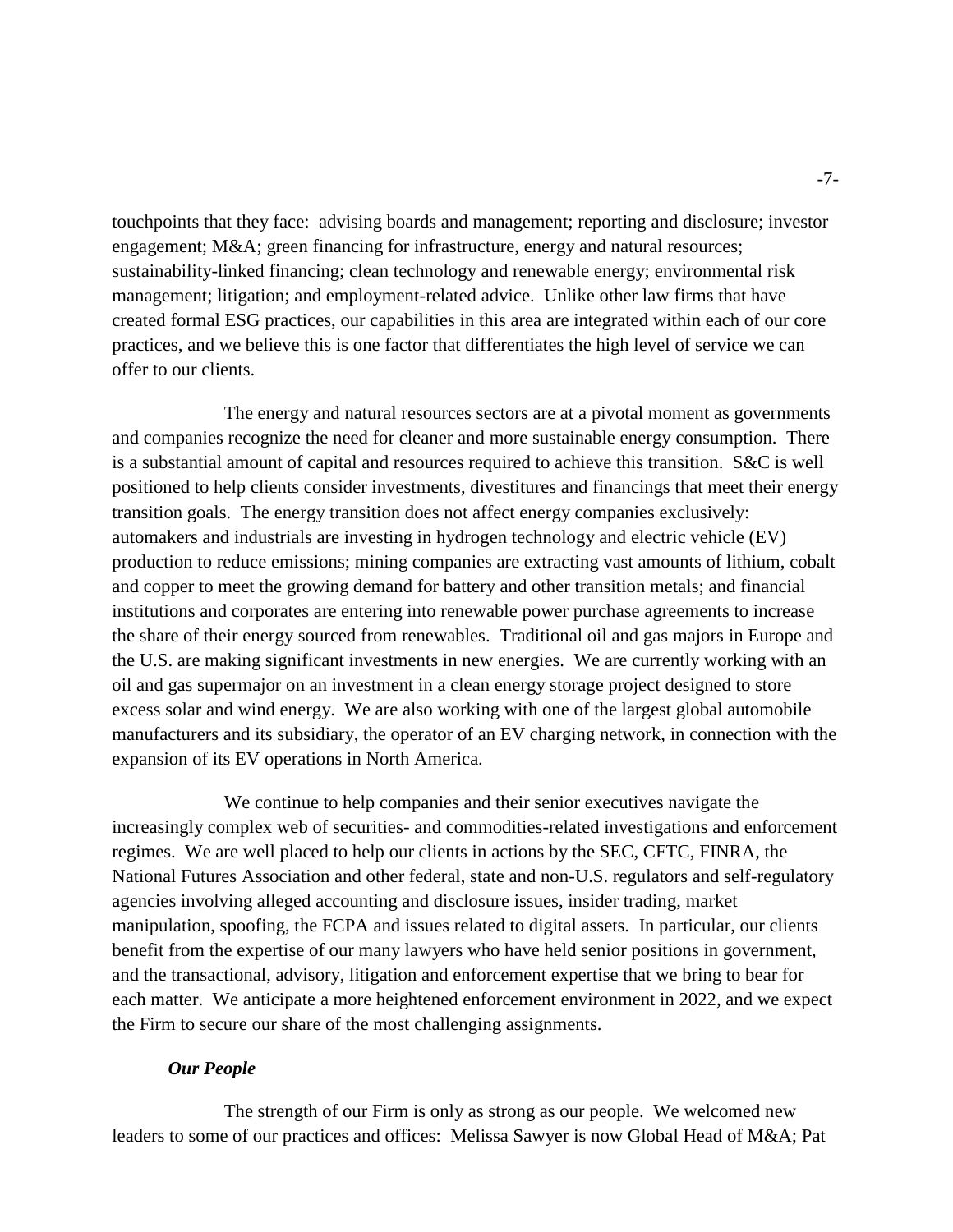Brown is Managing Partner of our Los Angeles office; Amanda Davidoff is Managing Partner of our Washington, D.C. office; and Sarah Payne is Managing Partner of our Palo Alto office.

We were delighted to welcome Jonathan Carter, Michelle Chen, Oderisio de Vito Piscicelli (London), Eric Diamond, Anthony Lewis (Los Angeles), Nicholas Menillo, Kamil Shields (Washington) and Leonid Traps as partners of the Firm, effective July 1, 2021. And we are equally delighted that Lauren Boehmke, Samantha Hynes (Washington), Ken Li, Jameson Lloyd and Ralston Turbeville, Jr. were elected partners of the Firm, effective January 1, 2022. Most recently, Colin Lloyd joined us as a partner in our General Practice Group, focusing on commodities, futures and derivatives. This diverse and talented group of new partners will strengthen the fabric of the Firm and our ability to serve clients and carry on the culture of S&C for decades to come.

We also welcomed back partners Karen Seymour and Steve Peikin and elected Jamie McDonald as partner. Steve served as Co-Head of the SEC's Division of Enforcement, while Jamie served as Director of the CFTC's Division of Enforcement. Jeff Wall returned as a partner following his service as acting Solicitor General of the United States. SEC Chairman Jay Clayton returned as Senior Policy Advisor, and former U.S. Ambassador to Thailand Michael DeSombre returned as a partner in Hong Kong.

Kristen Klein and Joyce Kwok were named special counsel in the General Practice Group, effective January 1, 2021. Arnaud Berdou (Paris) was named European counsel in the General Practice Group, effective July 1, 2021. Daniel Belke (Los Angeles), Alan Fishman, Benjamin Fleming (Melbourne), Benjamin Goodchild, Joon Seok Hong, Julia Kim, Daniel Loeser and Daniel Wolf (Washington) were named special counsel in the General Practice Group and Alana Longmoore, Mark Popovksy and Akash Toprani were named special counsel in the Litigation Group, all effective January 1, 2022.

The Firm continues to recruit, train and mentor the brightest lawyers from around the world. Our 2021 summer program was the most highly ranked summer program in S&C's history. More than 130 summer associates participated in our program, and we are pleased to say that 96 percent accepted our offers. Currently, we expect more than 120 associates to join us in the fall. In 2021, the Firm hired more than 25 clerks, including four from the U.S. Supreme Court and three from the Supreme Court of Canada. Today, the Firm comprises nearly 900 lawyers worldwide.

We continue to attract lawyers from around the world to our 70-plus-year-old Visiting Lawyers Program. To date, more than 300 lawyers have worked with us through this